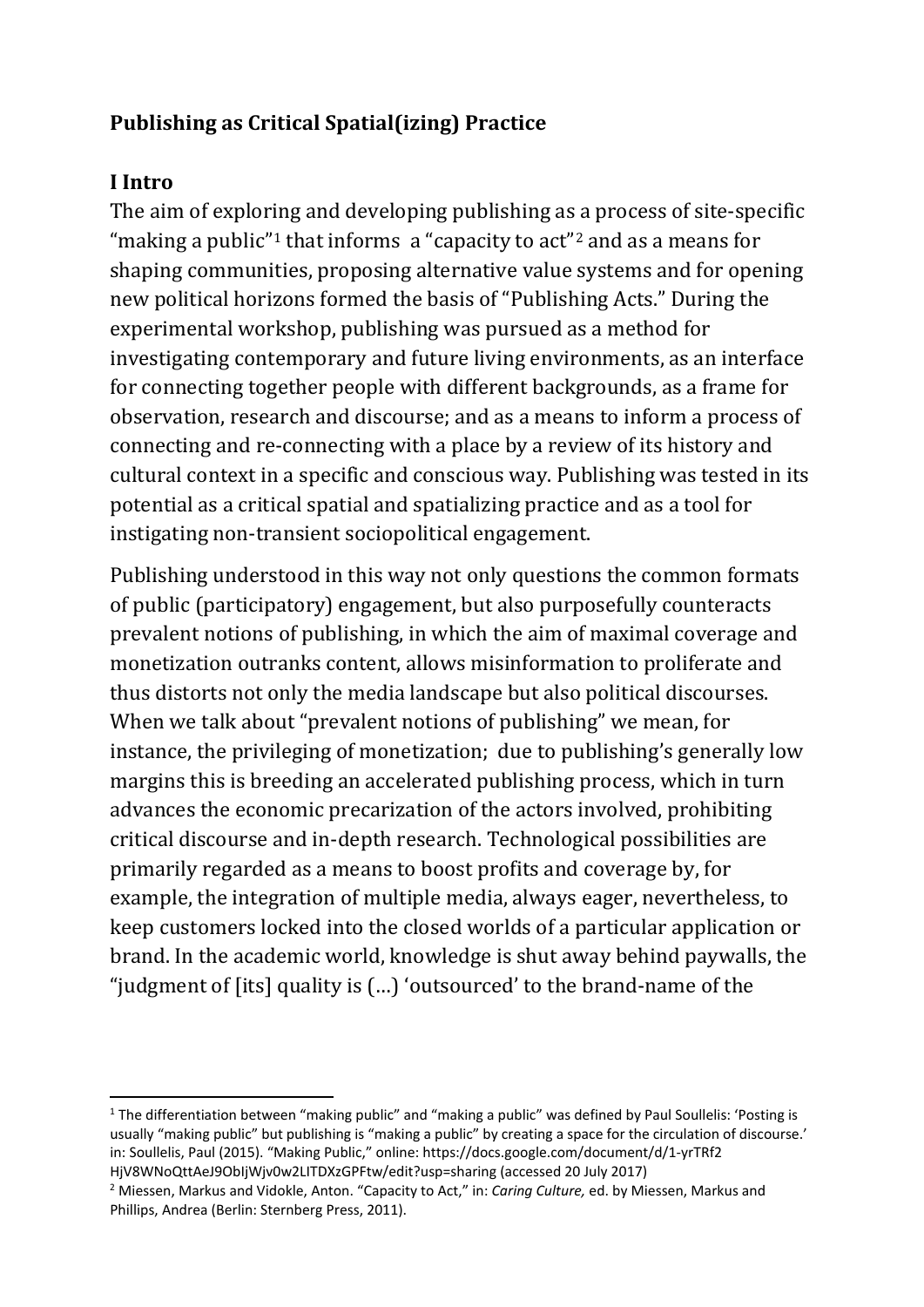journal,"[3](#page-1-0) in which it is published. Preclusive sales and distribution networks (and standardized library and archive systems) are ruled and protected by the big players of the publishing industries. We also see ourselves confronted with a petrified and rigid segregation of the roles and tasks of publisher, author, editor, designer and others, resulting in a division of labor, which is ultimately – combined with the precariousness and the restricted time frames associated with publishing work – leading to an externalization of the tasks, and is preventing the efforts performed within a publishing undertaking from permeating the concerns and visions of those involved that reach beyond the mere duty of designing, writing and printing a product.

If we aim to pursue publishing as a critical practice with a transformatory potential, and as a method to open potential spaces beyond objectification and externalization, we must recognize that the prevalent notion of publishing cannot be contested nor overcome as long as it evolves within the regime of the criticized matter. Criticism from within can only result in an illusory aloofness within the affiliation to the system: "Critique seeks to limit and legitimate the very crisis under critique, instead of speculatively leave it behind."[4](#page-1-1) Following this admonition we may decide to perceive publishing as a "destituent" way of thinking and acting in an Agambenian sense. A destituent approach, in brief, means, for Giorgio Agamben (according to Camillo Boano, who dialectically deduced an "inoperative architecture standing as a new manifesto for action"[5](#page-1-2) from Agamben's works) a reflection and activity in opposition to the constituent power of the dominant narrative, an "action that enables us to probe the possibil[it](#page-1-3)ies of 'forms-of-life' outside the governmental apparatuses and *dispositifs*."6 The *dispositifs* for Agamben include anything, which has the capacity to capture, orient, determine, intercept, model, control, or secure the gestures, behaviors, opinions, or discourses of living beings.

As a substrate of the tangled universe of Agambenian thinking, this is what a destituent practice of publishing might include: it in fact acknowledges

<span id="page-1-0"></span><sup>&</sup>lt;sup>3</sup> Moriarty, Philipp (2017). "Addicted to the brand: the hypocrisy of the publishing academic," online: [http://blogs.lse.ac.uk/impactofsocialsciences/2016/03/14/addicted-to-the-brand-the-hypocrisy-of-a](http://blogs.lse.ac.uk/impactofsocialsciences/2016/03/14/addicted-to-the-brand-the-hypocrisy-of-a-publishing-academic/)[publishing-academic/](http://blogs.lse.ac.uk/impactofsocialsciences/2016/03/14/addicted-to-the-brand-the-hypocrisy-of-a-publishing-academic/) (accessed 25 August 2017)

<span id="page-1-1"></span><sup>4</sup> Avanessian, Armen (Ed.). *#Akzeleration* (Berlin: Merve, 2013), p. 71–77

<span id="page-1-3"></span><span id="page-1-2"></span><sup>5</sup> Boano, Camillo. *The Ethics of a Potential Urbanism: Critical encounters between Giorgio Agamben and architecture* (London: Routledge, 2017).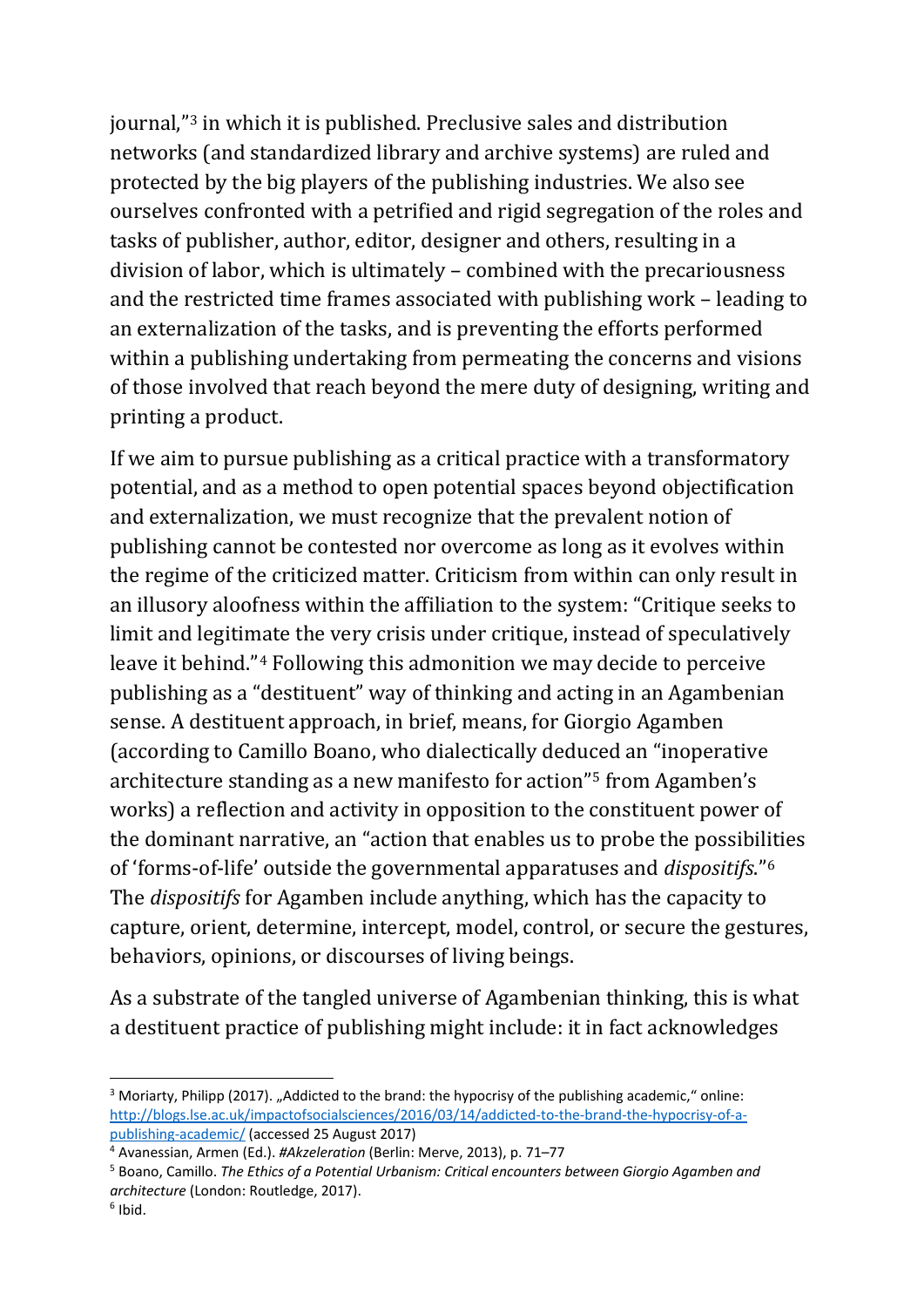that publications are always embedded in major institutional, social, economic, cultural and technological contexts (forming part of Agamben's governmental apparatuses) that have the tendency to limit the autonomy of the work; but in all activity that it performs, publication strives to be subtracted from exactly those apparatuses. Particularly from the prevalent notions of what publishing should be, from the constraint of producing object-commodities as well as from the prevailing mechanisms, roles, objectives and temporalities.

A destitutent publishing practice is one, in which preconceived ideas, orientation and evaluation grids lose their binding power. It is informed and driven by immanent dis-sensus, generic disobedience directed against the totalizing (and enticing) power of established modes of perception, evaluation, tropes and aims. It rejects petrification, labelling or codification of any sort. It fosters a generic suspension of ontologies and epistemologies, and constantly aims to reconfigure its own matrix of reference – generically willing to imagine completely other strategies, processes, modes of distribution, and contents beyond what is epitomized and broadly endorsed. It thus preserves a constant definitional crisis for its own nature, and is nourished by the aim to think and act beyond the "real," beyond what is currently embodied and materialized. Driven by these objectives a destituent publishing pursues a shape-shifting strategy just a "little bit different," in order, on one hand, to create new forms of knowledge about the principles, preconditions, ethical implications and cognizances of publishing; and, on the other, to explore and sustain its sociopolitical potential.

## **II Making A Public**

A publishing like the one illustrated above is preceded by the recognition of publications and publishing as frames rather than containers, harnessing the quality of the publishing sphere as a "social nexus:"[7](#page-2-0) It notably draws from publications' capacity as institutionalizing or social objects able to instigate "rhetorically active spheres embedded in and constructed out of discourse,"[8](#page-2-1) in the words of Paul Soullelis. He finds it irrelevant whether the public is created for the circulation of discourse in order to make a publication or by the publication itself.

He furthermore proposes a differentiation between "making public" and

<span id="page-2-1"></span><span id="page-2-0"></span> <sup>7</sup> Gilbert, Annette (Ed.). *Publishing as Artistic Practice* (Berlin: Sternberg Press, 2016), p. 26 <sup>8</sup> Ibid.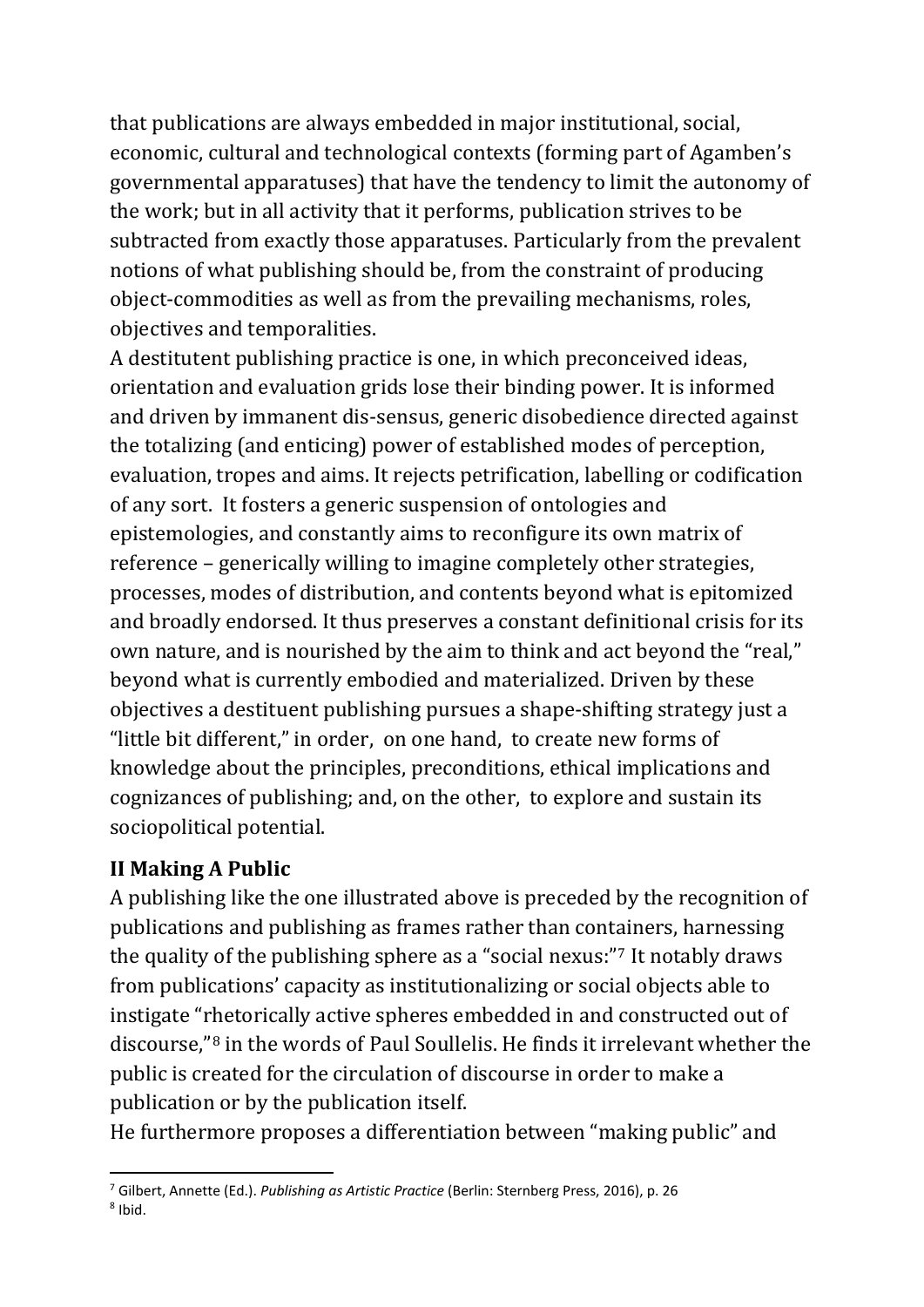''making a public:" ''Posting is usually 'making public' but publishing is 'making a public' by creating a space for the circulation of discourse."[9](#page-3-0) Soullelis' statement draws from the insight that the too frequent simplistic perception of publishing as an act of ''making public" does not take it into consideration that notions of public and private are increasingly vague, controversial spheres, bluntly presuming the existence of an indisputable public that can be addressed as a social totality. A publishing framed in this manner is prone to favor a broad, nondirectional, unfiltered proliferation of information. Soullelis acknowledges that an audience, a public, does not exist per se but is always a ''cultural artefact'' that must be created in a deliberate and ultimately performative act. A public only emerges "by virtue of being addressed."[10](#page-3-1)

A publication (and a publication process) thus likewise spurs discursive constellations and – in its existence, nature and shape – is intrinsically related to them. In consequence these discursive publishing spheres only exist with and for a particular audience<sup>[11](#page-3-2)</sup> and by nature have an ephemeral or at least unstable character. It is in the nature of things that the publication as such under these conditions takes on not a negligible but an auxiliary role.

From Eva Weinmayr's article title we learn that "one publishes to find comrades."[12](#page-3-3) Indeed. But the community-forming property of publishing processes and publications – their capacity to spur collaborative yet agonistic processes of negotiating, gaining critical awareness and filtering information, in which also the tasks, roles and positions of the protagonists are a matter of negotiation and are constantly reflected and re-distributed within the publication process – is not exhausted in a networking effect, nor should it be underestimated as a mere instigator of communities of interest. Rather – if we recall the reflections about destituent perspectives – discursive communities, in which knowledge and action are jointly

<span id="page-3-0"></span><sup>&</sup>lt;sup>9</sup> Soullelis (2015)

<span id="page-3-1"></span><sup>10</sup> Michael Warner (2002). "Publics and Counterpublics ( abbreviated version)," in: *Quarterly Journal of Speech*  Vol. 88, No. 4, November 2002, pp. 413

<span id="page-3-2"></span> $11$  "A public (...) exists only as the end for which books are published, shows broadcast, websites posted, speeches delivered, opinions produced. (…) The public emerges from the conversation, whether it's the chatter of a DJ or a poet performing a new work. And this is key for us (…) that 'a public' might be a self-organized form that does not exist outside the discourse that addresses it. The discourse forms a public by virtue of being addressed — looking at it this way, making a public is performative." in: Soullelis (2015)

<span id="page-3-3"></span><sup>12</sup> Weinmayr, Eva. "One Publishes to Find Comrades," in: Klimpel, Oliver (Ed.). *The Visual Event, an education in appearances* (Leipzig: Spector Books, 2014), p. 50-59. Online: [http://evaweinmayr.com/wp-](http://evaweinmayr.com/wp-content/uploads/Eva-Weinmayr%E2%80%93One-publishes-to-find-comrades.pdf)

[content/uploads/Eva-Weinmayr–One-publishes-to-find-comrades.pdf](http://evaweinmayr.com/wp-content/uploads/Eva-Weinmayr%E2%80%93One-publishes-to-find-comrades.pdf) (accessed 14 August 2017), p. 59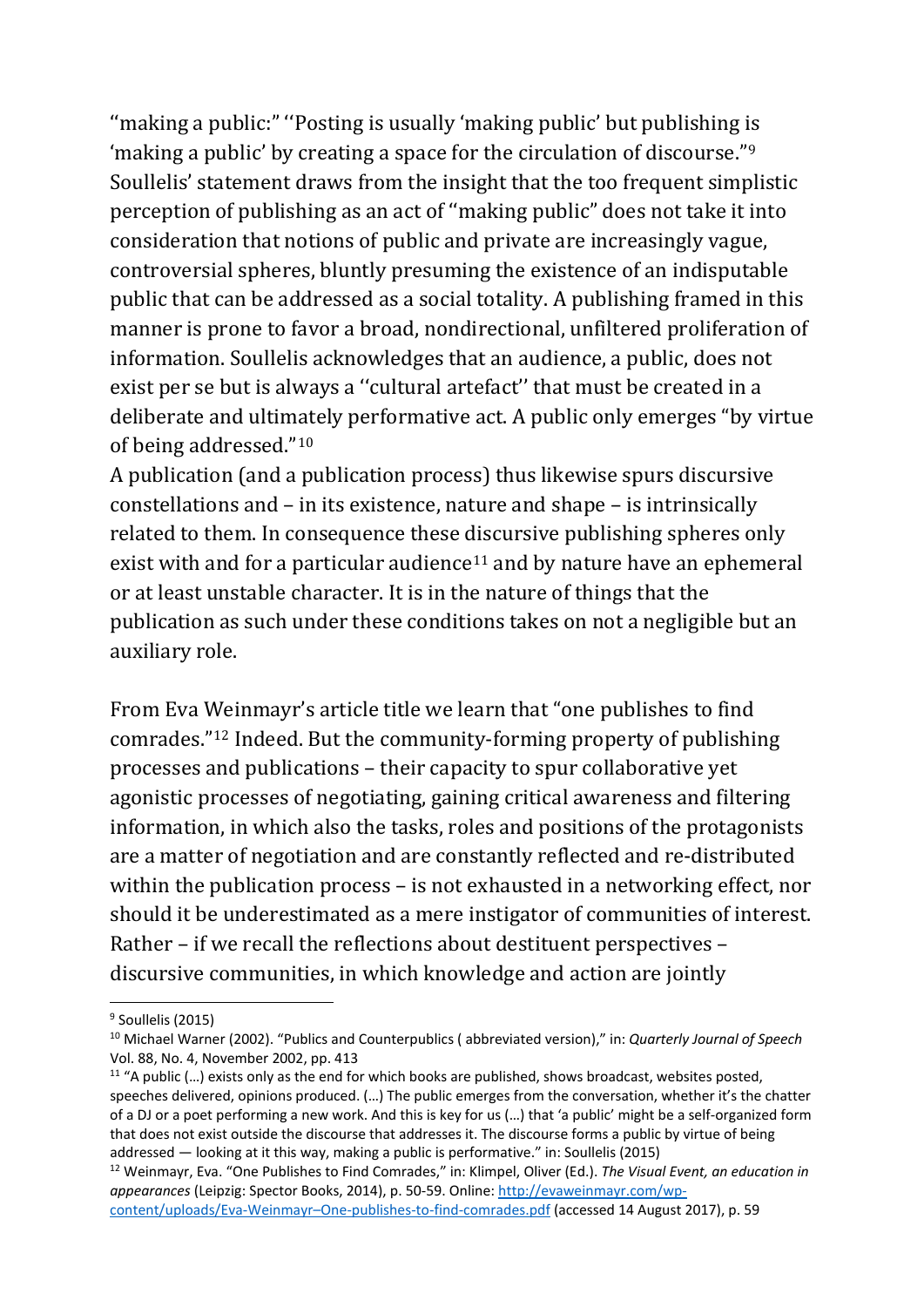developed as a social good transgressing the limited scopes of traditional publishing ventures, can form spheres in which (counter-)discourse is produced and spread by (counter-)publics, who had their expression or voices suppressed by the existing social order. Within these destituent discursive constellations alternative public spheres can be imagined, devised, performatively anticipated and partially also realized. In this respect Eva Weinmayr quotes Matthew Stadler, the founder of Publication Studio:[13](#page-4-0) "It is imperative that we publish, not only as a means to counter the influence of a hegemonic 'public', but also to reclaim the space in which we imagine ourselves and our collectivity."[14](#page-4-1) In principle space here can refer to both an abstract sphere and a material space.

As we see, the community-forming property of publishing processes and publications bears a spatial or even spatializing trait, so to speak. It is providing a part of the infrastructure of a discursive sphere, which basically is independent from any physical situatedness: it is a topical sphere – by definition constituted by not containing planes, its non-divisibility (and hence pre-dimensionality), and its absolute locality-, a spatial proxy, a decoy or surrogate.

As illustrated above, a destituent publishing by definition remains a vague space, it produces an experience of groundlessness, "which requires a tolerance for ambiguity."[15](#page-4-2) Nonetheless operating on terms vague to such an extent asks for a certain framework and a minimal level of common understanding among the actors in those undertakings. These premises can be crystallized out of the work done by Michael Bhaskar. Michael Bhaskar in his book *The Content Machine* suggests that ''in conjunction with the contents, which are prerequisite for publishing, the practices of filtering and amplification are the core of publishing." Filtering and amplification, for Bhaskar, ''occur through frames according to models. While the frames capture the 'presentational or performative aspect' (they don't just deliver the work but deliver it in a certain frame [and with a certain intention]) the models encompass the 'interplay of causal factors, goals, motivations and subjective ideological underpinnings that shapes and provides the *raison d'* 

<span id="page-4-1"></span><span id="page-4-0"></span><sup>&</sup>lt;sup>13</sup> See: Publication Studio, online:<https://publication-studio.myshopify.com/> (accessed 20 August 2017) <sup>14</sup> Weinmayr (2014), p. 59

<span id="page-4-2"></span><sup>15</sup> Franke, Anselm. "Curating Against the Grain: Frontiers, Scripted Spaces, and Groundlessness," in: Mende, Doreen (Ed.). *Thinking under Turbulence* (Geneva: HEAD, 2017), p. 169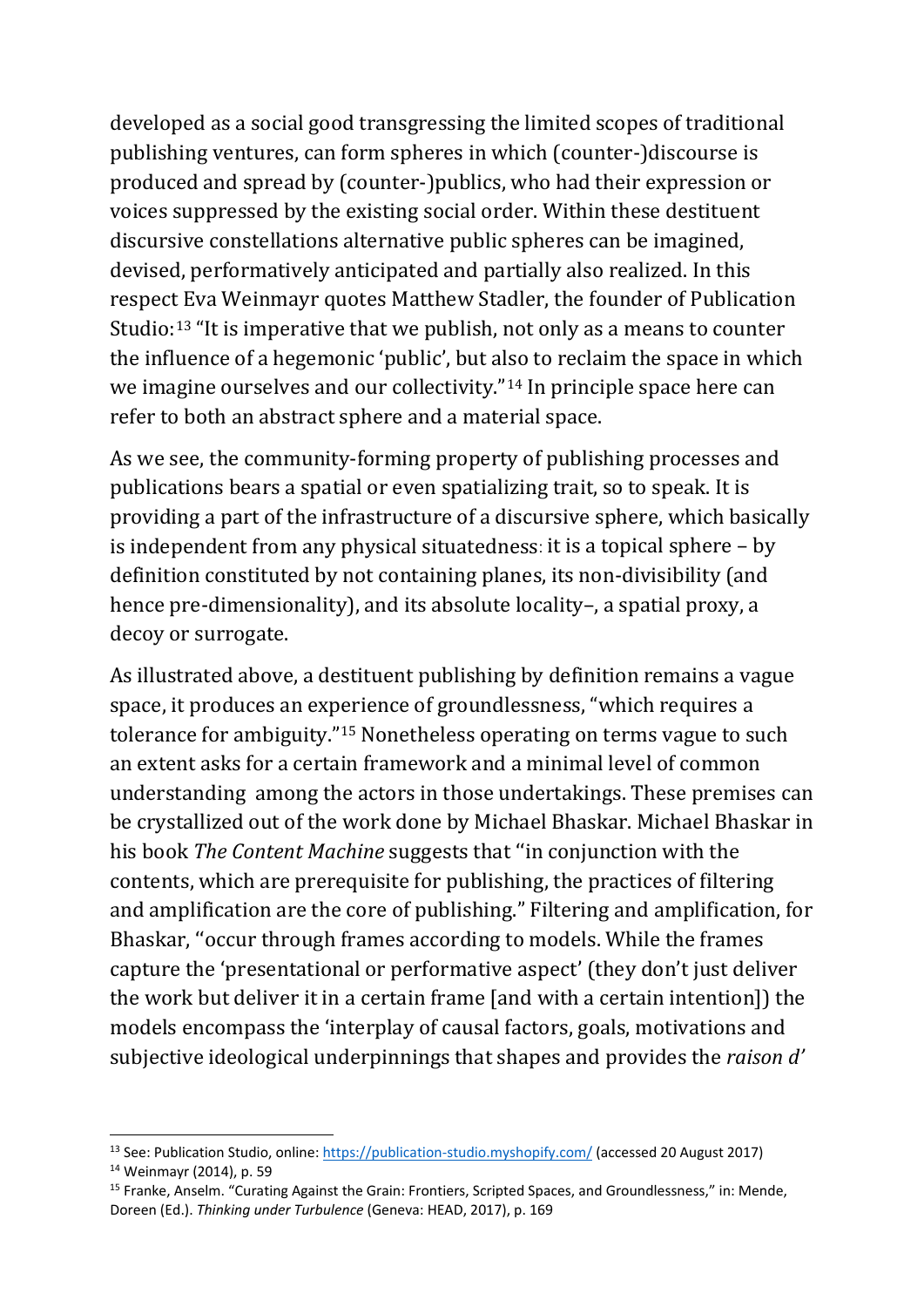*être* for content.'" [16](#page-5-0) Amplification for him is not constituted or validated by scale. At a conceptual extreme, if a publication in the moment of its release reached only one figure more than those involved into the publication's coming into being, amplification is given.[17](#page-5-1) Filtering in Michael Bhaskar's conceptualization of publishing is embedded in a (self)reflexive and collaborative process of thinking about why and when information is gathered, revealed, distributed, manipulated or suppressed, questioning the economic systems, the technological, political, and social mechanisms underlying a publishing undertaking. It demands the involved to negotiate their own positions and liabilities within these structures, to take positions and to negotiate them, but as Nora Sternfeld remarks "without anticipating what that stand should be and thus effecting (...) [remaining] open to the possibility of a knowledge production that (…) would work to challenge the apparatus of value-coding."[18](#page-5-2) Sternfeld accordingly denominates the mindset that participants in publishing processes are asked to adopt. As Simone de Beauvoir phrases it poignantly in her novel *The Mandarins:* "In a curved room you cannot draw a straight line."[19](#page-5-3)

By freeing publishing processes from all their "ideological frills" and reducing them to their structural fundamentals, Bhaskar like Soullelis distances himself from a prevalent notion of making public. He rejects the slick-ified outcome, the definite result. Instead he harnesses the potential of the un- or not-yet-defined elements inherent to every publishing process that are able to develop and be developed within the set parameters of his model.

## **III The Publishing Site**

Even a discursive topical sphere like the one delineated above relates to the manifold spaces that are surrounding and interweaving with it, to the political and economic conditions in which it is practiced, to its historical, cultural, legal or technological context and to individual backgrounds and convictions. But as a destituent publishing site – anticipating an alternative public sphere, where (counter-)discourse is produced and spread by

<span id="page-5-0"></span> <sup>16</sup> Bhakshar, Michael. *The Content Machine. Towards a Theory of Publishing from the Printing Press to the Digital Network (*London, New York, Delhi: Anthem Press), pp. 18

<span id="page-5-1"></span> $17$  Gilbert, p. 26

<span id="page-5-2"></span><sup>&</sup>lt;sup>18</sup> Sternfeld, Nora (2010). "Unglamorous Tasks: What Can Education Learn from its Political Traditions," online: https://www.e-flux.com/journal/14/61302/unglamorous-tasks-what-can-education-learn-from-itspoliticaltraditions/ (accessed 20 July 2017)

<span id="page-5-3"></span><sup>19</sup> Translated by the author from: de Beauvoir, Simone. *Die Mandarins von Paris* (Berlin: Rohwolt, 1965), p. 87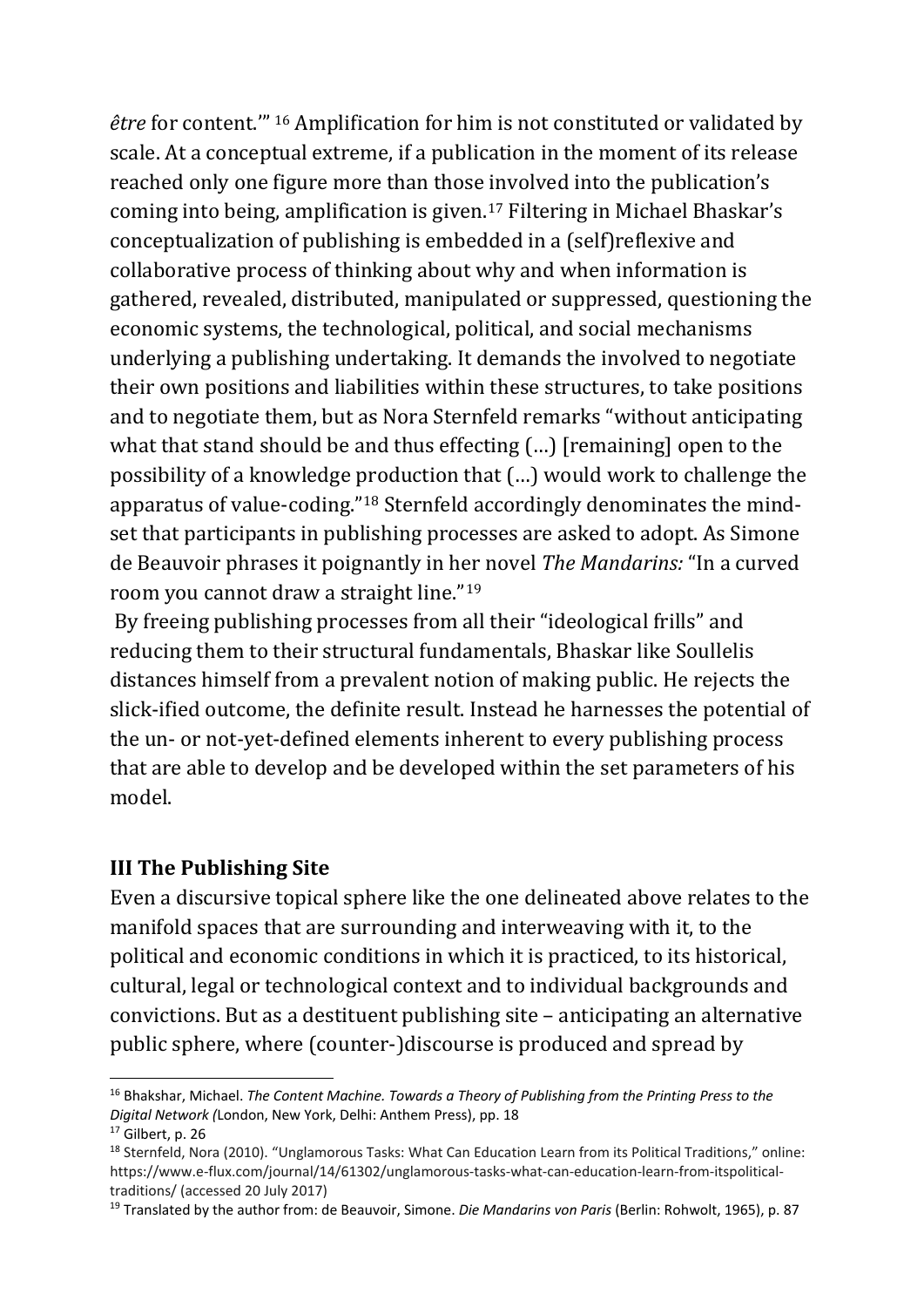(counter-)publics – it is aware of the contradictory mechanisms of its sitespecific anchorage, rooted in, yet keeping a critical distance from, dominant narratives and cultures, and is able to transgress them: forming a space "locally inside and conceptionally outside" its physical environment. While the spatializing capacity of processes of making a public as described above can evolve in different locations between an abstract sphere and a material space, and even though topical spaces are not necessarily restricted to the incorporation of physical elements, the communityshaping aspect of such processes suggests places where agents can physically organize and exchange – creating e.g. publics "through physical production, digital circulation and social gathering."[20](#page-6-0) Or to use the formulation of Paul Soullelis: "all of the ways, in which I connect with people online are now really fueling this (…) community in (…) physical space. (…) It's like a flip. What we used to think about in terms of communities growing from a place outward now it's feeling as if it is coming from the network into space."[21](#page-6-1)

A "community coming from the network into space" also formed the "primary cast" for "Publishing Acts." From their respective points of view and against the background given by the parameters of the publishing proposition, the participants collaboratively explored the territorial, economical and sociopolitical situation of Pula. The questions inherent to every publishing undertaking, ''Who is speaking? To whom? About what? How? Who has the power to define?", determined the perspective under which they approached their topic under the premise of four elements, which for Bhaskar constitute publishing: By negotiating the influenceable elements of the models and the suitable frames for filtering and amplification they developed a shared set of publishing conditions, created a common understanding and level of approach; and devised a suitable publishing medium.

It stands to reason that an ad hoc and multi-vocal exchange like this is always also an encounter with the other, possibly unknown, incomprehensible. The foreign, the disconcerting, the inscrutable are neither abolished nor negated in the discourse. They are an integral part of an intimate connectedness, which occurs in processes of sharing, translating and negotiating one's own position against the background of

<span id="page-6-0"></span><sup>&</sup>lt;sup>20</sup> See: Publication Studio, online: <https://publication-studio.myshopify.com/> (accessed 20 August 2017) <sup>21</sup> Paul Soullelis in an interview during Miss Read Book Fair 2016, online[: https://vimeo.com/180719257](https://vimeo.com/180719257)

<span id="page-6-1"></span><sup>(</sup>accessed 30 August 2017)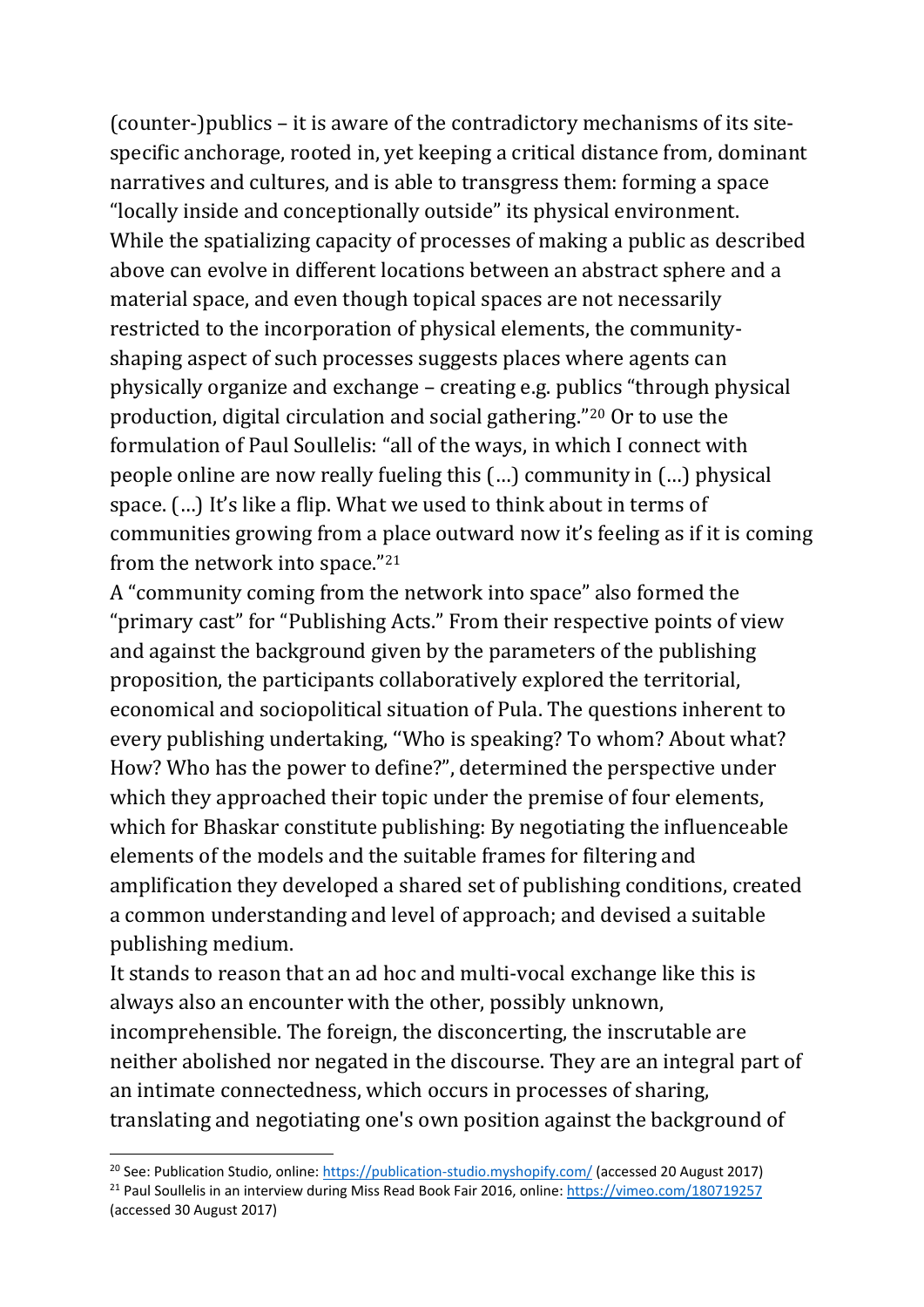the other. In Pula those that are ''foreign" – informed by their personal practices and perceptions – through the exchange with their hosts were not bound to adopt a touristic and external view, yet were far from have an insiders' perspective. The locals, on the other hand, re-encountered their city through the amateurish eyes of experts from abroad. The relatedness within a discursive process of negotiation evolving on and dealing with a concrete territory required the participants of the Pula workshop to shift from their usual perspectives and adopt a kind of in-between-position. From there, preconceived ideas, orientation and evaluation grids as well as the official narrative of industrialization and tourism violently put forward by the city, lost their binding power.

In fact, a destituent publishing in an Agambenian sense is gaining in momentum from the feeling of being between two states. Any action in the in-between results from the relatedness with a past, the existence of here and a hunch of there and is driven by the intention of becoming and getting there (without being able to foresee "there" clearly and without any urge for focusing the blurry picture). All activities performed as destituent publishing in the present are informed by a future to come, in which a possibility beyond the actual state, beyond what is currently embodied and materialized, are preserved and promoted. Thus during the publishing process in Pula the participants tried to pursue publishing as a practice with an inherent "perhaps"– a practice evolving under the premises that we know neither what will happen nor which stance will be "right" or "wrong," but acknowledging that in the spaciousness of uncertainty there is room to act towards a future to come – embracing the unknown and the unknowable, paradoxes, opacities and open endings. During city walks and editorial working sessions, awareness met naïveté, experiences interspersed with impressions, perceived realities mixed with playful speculation. The willingness to embrace nescience and speculation not as obstructive but as rewarding factors constituted a publishing sphere as spatial proxy – situated locally inside but conceptually outside the official narrative of Pula.

Actively and consciously created temporary worlds like the one in Pula – not utopias but productive sites – can evoke agonistic communities and be purposefully used to challenge the structures and narratives of the predominant culture and as a method to establish agencies beyond officially acclaimed and highly disputed public spheres. As Michael Warner writes,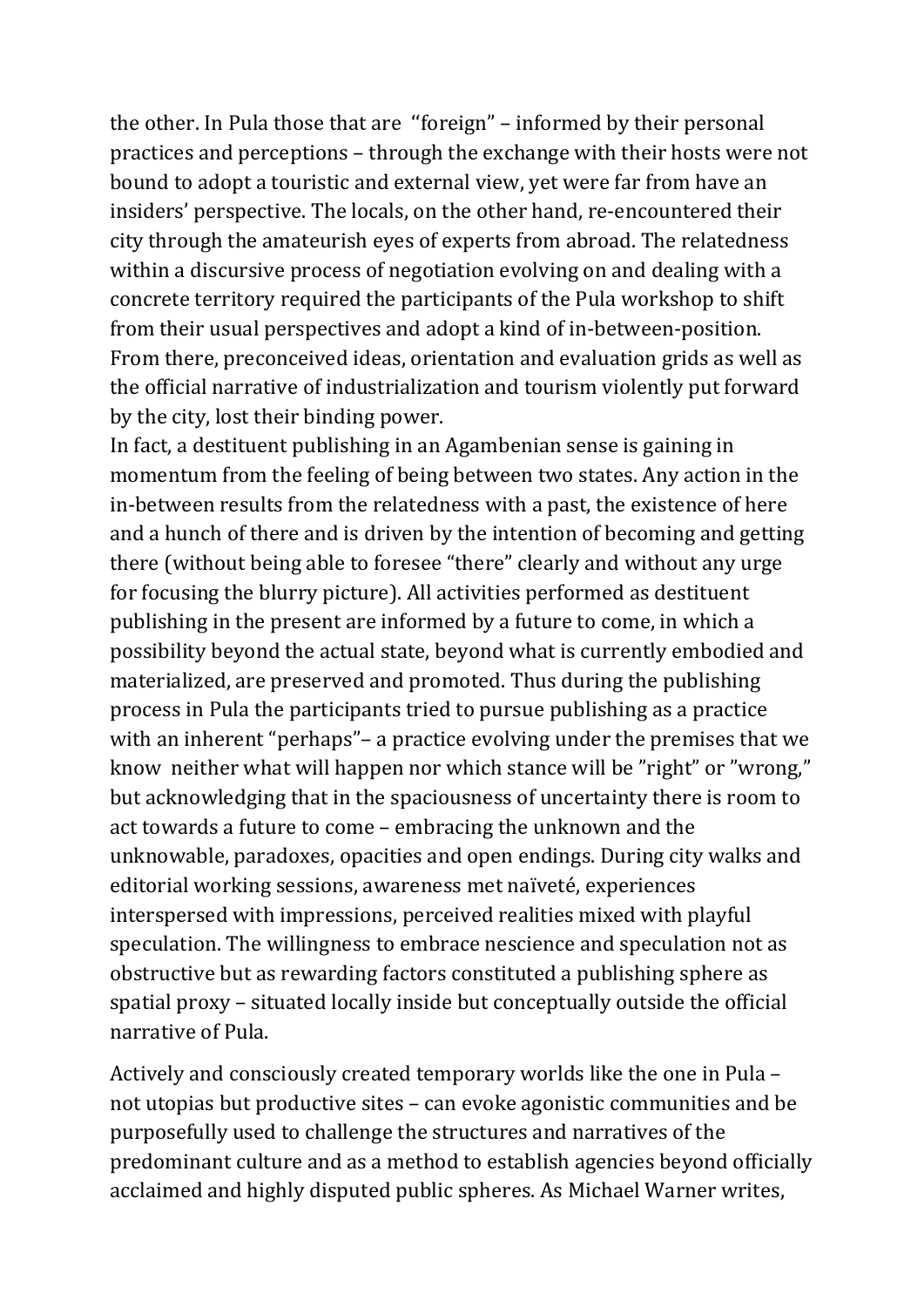publishing is ''a poetic [notice: better sym-poietic, certainly not autopoietic] worldmaking."[22](#page-8-0) Even so, if a sociopolitical imaginary developed within a publishing process is constitutive of a public sphere projected as a temporary and ephemeral world, participants and instigators of these processes must become aware what kind of societies – or kin, as Donna Haraway suggests<sup>[23](#page-8-1)</sup> – could and should emerge from the conditions we are confronted with today. This presupposes that any discursive activity must recognize and situate itself rhetorically *vis-à-vis* the pre-existing projects of '"world making." Only by being aware of how their sphere characterizes itself to itself and to potential wider publics (as ''all discourse or performance addressed to a public must characterize the world in which it attempts to circulate.'[24\)](#page-8-2) the agents involved in a publishing undertaking can adopt a specific mode of thinking and acting, and – recalling Matthew Stalder's demand here – "reclaim the space in which we imagine ourselves and our collectivity," which may eventually lead them to augment their public agency within the predominant public sphere and ultimately to be able to challenge (and eventually replace) it.

A destituent perspective cannot do without investigating historically grown hegemonic and hegemonizing entities in order to trace the offspring of narratives, their entanglement and proliferation and explicate the forces that determine this present. As McKenzie Wark writes in the foreword of his *Molecular Red Reader*: "Sometimes to take three steps forward one has to take two steps back, back into the archive, to find the materials for going on, but in a new way. I just don't think the canonic theoretical resources (…) are adequate any more to understanding the present. We need new ancestors, and new ways to read our contemporaries."[25](#page-8-3) An important impulse for the topical focus the participants chose for their research and works was the *Red Plan of Pula* created by Pulska grupa, produced and distributed by Praksa. This map lays out an image of the city in the age of late capitalism by delineating and "categorizing events according to the type of activity (revolts, demonstrations, [neighborhood] complaints, occupations, evictions, unauthorized construction, small communal actions,

<span id="page-8-0"></span> <sup>22</sup> Warner (2002), p. 424

<span id="page-8-1"></span><sup>23</sup> "So, make kin, not babies! It matters how kin generate kin." In: Haraway, Donna. *Staying with the Trouble. Making Kin in the Chthulucene*, (Durham and London: Duke University Press, 2016), p. 103 <sup>24</sup> Warner (2002), p. 424

<span id="page-8-3"></span><span id="page-8-2"></span><sup>25</sup> Wark, McKenzie. *Molecular Red: Theory for the Anthropocene* (Verso: London, New York, 2015), p. 4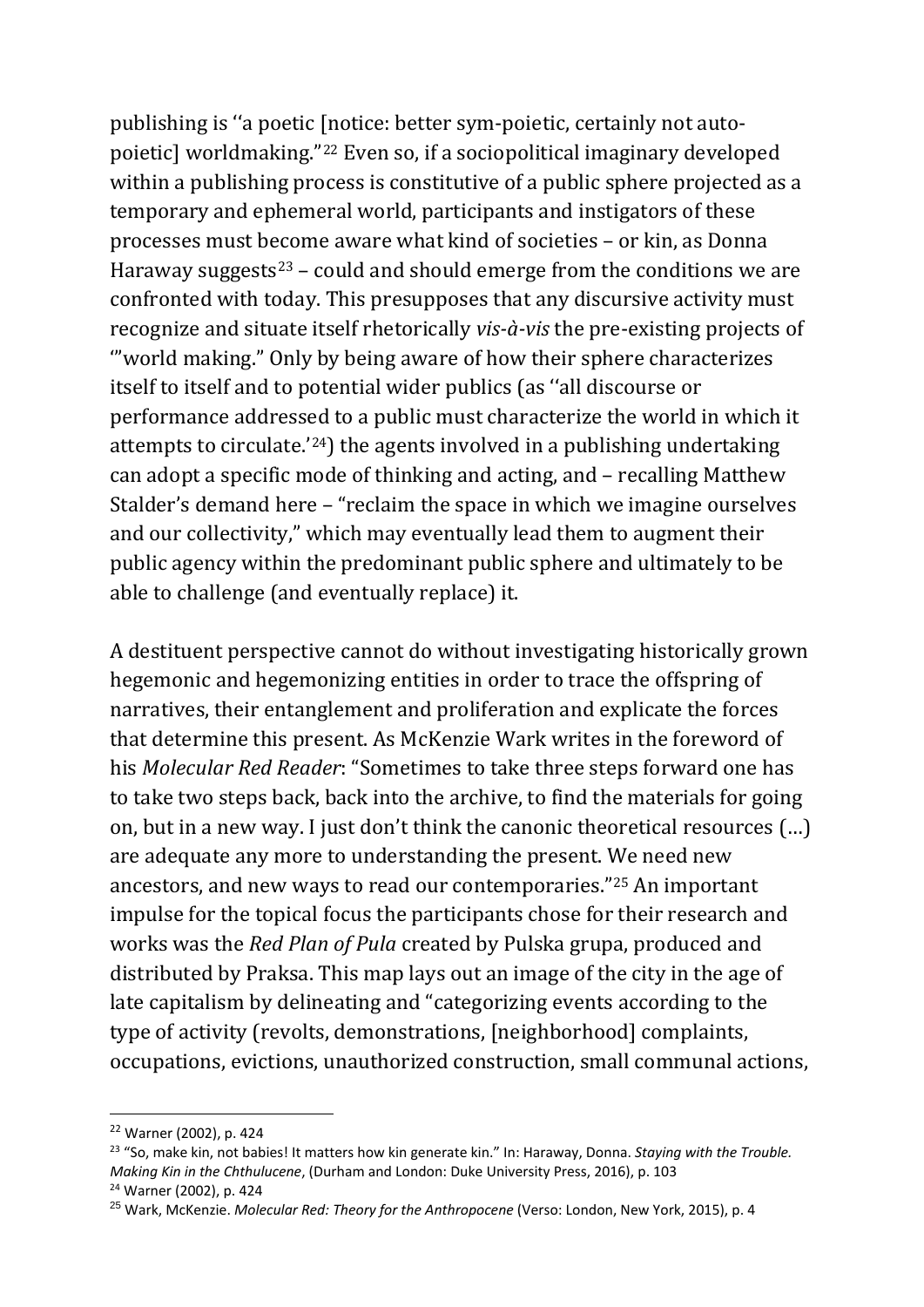volunteer work). Apart from that, the map shows the points of potential future conflicts (…)."[26](#page-9-0) This and Wark's notion of infiltrating the archives with new ancestors and adding new affordances to the archives-to-be, motivated the participants to devise a series of overlapping city maps making visible and naming experiences that contradict (and interweave with) the official city narrative of thriving industries and jaunty tourism.

Resulting from the obligation inherent to every publishing undertaking – namely to release a publication and pass it on – is the need to not only locate, promote and use destituent infrastructures, public spheres, narratives or imaginaries, but also expand them. This means making use of the publication's quality as an institutionalizing object able to engage people in a reflexive and active process of engaging with their environments, and as a medium of symbolic valor: with the hope of instigating the rhizomatic multiplication of discursive public spheres, to spur destituent modes of thinking and enable new temporal communities to emerge and novel sorts of agency to grow.

The word ''release" illustrates well that every publishing process contains an act of letting go, surrendering control. In the moment it is released, a publication is passed on with a symbolic and discursive performative gesture to create a link between the discourse before and after publication. To that effect the importance of the symbolic values of the medium and the gesture of passing on should not be underestimated. On this subject, the Dutch art curator Nat Muller wrote: "we view the act of publishing as a gesture that accommodates the political, the artistic, and in some cases, the defiant …. A gesture is something preceding the action, and therefore signifies motion and agency of the most expressive and potent kind, precisely because it is so wrought with intentionality.'"[27](#page-9-1)

These thoughts also informed the development of the Pula engagement. The discursive sphere emerging during the publication's launch will serve as an occasion to think about possible further developments of the "Publishing Acts." The aim will be to conceive ways of seeing how the thoughts and visions developed within the versatile but still confined setting of publishing constellations such as the group coming together in Pula, can be

<span id="page-9-1"></span><span id="page-9-0"></span><sup>&</sup>lt;sup>26</sup> Pulska grupa (2009). "Red plan of Pula," Online[. http://praksa.hr/red-plan-pula/](http://praksa.hr/red-plan-pula/) (accessed 24 July 2017) <sup>27</sup> Ludovico, Alessandro. *Post-Digital Print*, *The Mutation of Publishing since 1894* (Eindhoven: Onomatopee, 2011; 2014), p. 68